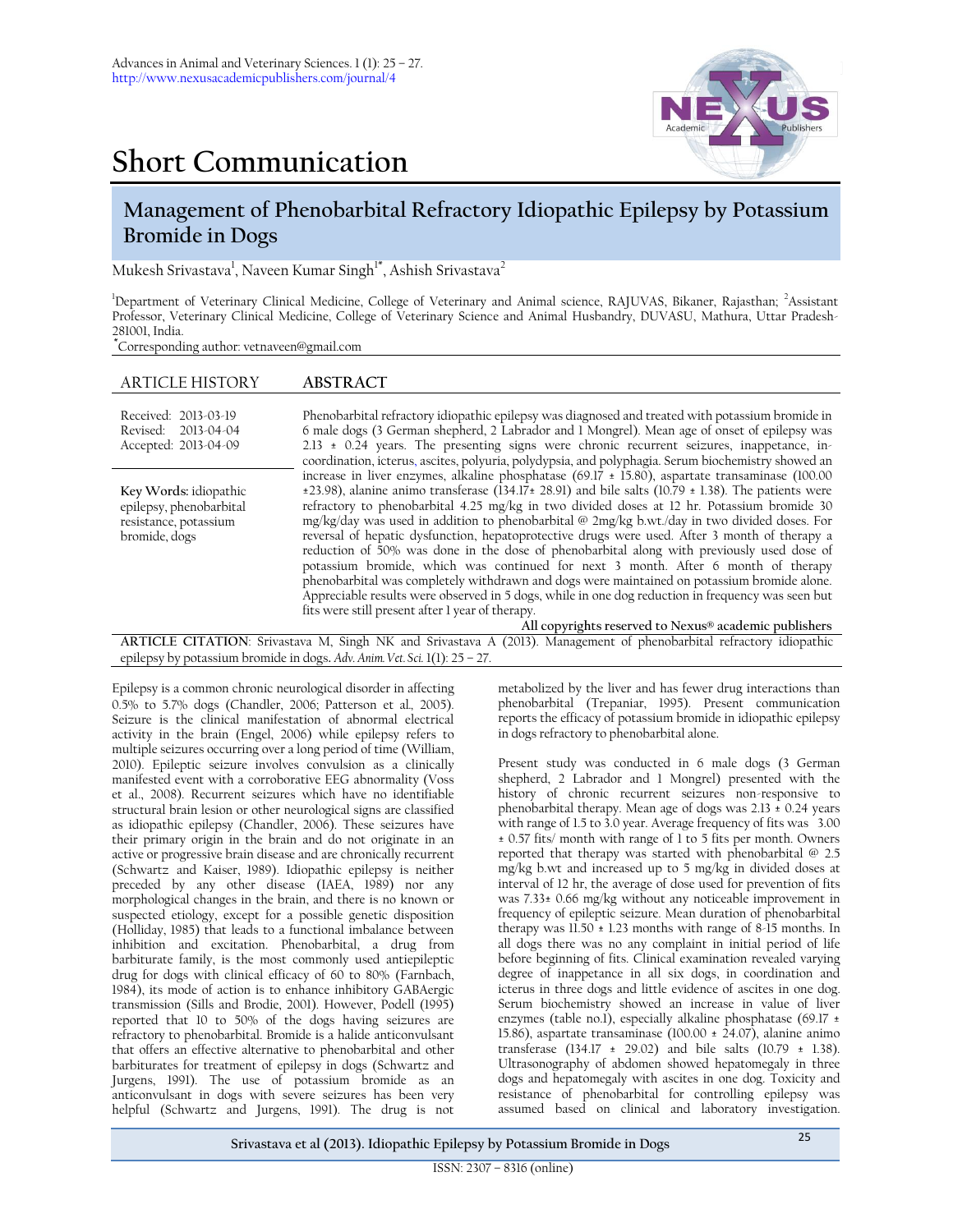

Therapy of all dogs initiated with potassium bromide@ 30 mg/kg/day (Podell, 2004) as an add on drug with phenobarbital @ 2 mg/kg b.wt./day in two divided doses. This dose was divided and administered every twelve hours with food to reduce nausea, as potassium bromide can cause gastric irritation, especially when a large amount is given orally at one time, as in case of loading dose (Trepanier, 1995). For reversal of hepatic dysfunction, all the dogs were started with liver supportive drugs containing siyamarin and L- ornithine, Syrup Zincovit, and tab. of Ursodeoxycholic acid as per standard dosages and schedule. In one dog with ascites additionally tab.

Lacilactone (furesimide and spirolactone) was given along with advise for good quality protein supplementation.

In present study, the mean age of onset of epilepsy was  $2.13 \pm 1$ 0.24 years and all the affected patients were male (tab. 1). In all dogs inappetance along with augmented liver function test was a consistent finding; additionally there was polydypsia and polyphagia in four dogs.

| Parameters                                               | Case-1<br>(GSD) | $Case-2$<br>(GSD) | $Case-3$<br>(GSD)            | $Case-4$<br>(Labrador) | $Case-5$<br>(Labrador) | $Case-6$<br>(Mongrel) | Mean ±<br><b>SF</b><br>or $%$ |
|----------------------------------------------------------|-----------------|-------------------|------------------------------|------------------------|------------------------|-----------------------|-------------------------------|
| Age of onset of epilepsy<br>(Year)                       | 1.5             | $\overline{2}$    | 3                            | 2.5                    | 2.25                   | 1.5                   | $2.13 \pm$<br>0.24            |
| Frequency of Fits (per<br>month)                         | 3               | $\overline{4}$    | $\overline{2}$               | 1                      | 5                      | 3                     | $3.00 \pm$<br>0.57            |
| Duration of Phenobarbital<br>therapy (Month)             | 8               | 10                | 15                           | 15                     | 12                     | 9                     | $11.50 \pm$<br>1.23           |
| Dose of phenobarbital at<br>presentation (mg/kg<br>b.wt) | $\overline{4}$  | 3.5               | 4.5                          | 5                      | 5                      | 3.5                   | $4.25 \pm$<br>0.28            |
| Any other complaint<br>before first episode of fits      | No              | No                | No                           | No                     | No                     | No                    | $0.00\%$                      |
| Inappetance                                              | Yes             | Yes               | Yes                          | Yes                    | Yes                    | Yes                   | 100%                          |
| In-coordination                                          | No              | No                | Yes                          | Yes                    | Yes                    | No                    | 50%                           |
| Icterus                                                  | No              | No                | Yes                          | Yes                    | Yes                    | No                    | 50%                           |
| Polyuria, Polydipsia, and<br>Polyphagia                  | No              | Yes               | Yes                          | Yes                    | Yes                    | No                    | 33.33%                        |
| Ascites                                                  | No              | No                | Yes                          | No                     | No                     | No                    | 16.67%                        |
| Ultrasonography<br>of abdomen                            | <b>NAD</b>      | Hepatomegaly      | Hepatomegaly<br>With ascitis | Hepatomegaly           | <b>NAD</b>             | <b>NAD</b>            | 50.00%                        |

## Table: History and clinical findings in dogs suffering from idiopathic epilepsy

\*NAD- No abnormality detected

After three month of therapy, appreciable reduction in frequency was observed in addition to other clinical sign in 5 dogs, in one (mongrel) dog reduction in frequency of fits was seen but fits were still present. At this time, 50% reduction in the dose of Phenobarbital (1mg/kg bwt po) along with previously used dose of potassium bromide (30mg/kg bwt, po) was used and this was continued for next 3 month. During this period dogs were monitored clinically for reversal of hepatic function to normal side. After 6 month of therapy, fits were not observed in 5 dogs, but in one (mongrel) seizure were still present with frequency of one fit at approximate 3 month. Phenobarbital was then completely stopped and dogs were maintained on potassium bromide as the sole anticonvulsant (Schwartz and Jurgens, 1991) for one year.

The age predisposition recorded in present study was in agreement with Berendt and Gram (1999), who reported that most dogs with idiopathic epilepsy suffer their first seizure between 1 and 5 years of age, although seizures occasionally start before 6 months to 10 years of age. The number of fits per month of presentation was found in agreement with Heynold et al. (1997), who reported that frequency of seizures varies tremendously, ranging from several a day to less than one a year.

The diagnosis for idiopathic epilepsy was made in dogs of present study as per suggestion of Holliday (1985), who suggested that in idiopathic epilepsy, there are no morphological changes in the brain and there is no known or suspected etiology, except for a possible genetic disposition. Observed signs and duration after which phenobarbital produce toxicity, were in accordance with Dayrell et al*.* (1991), who reported sedation, ataxia, anorexia, coagulopathy, icterus and ascites as toxicity signs in 5 to 82 months of phenobarbital therapy. Polydypsia and polyphagia present in four dogs was thought to be side effects of phenobarbital therapy.

Alteration in liver enzymes was possibly either due to significant liver disease or due to enzyme induction by phenobarbital (Muller et al., 2000). Augmentation of liver function test due to phenobarbital therapy was found consistent with Dayrell et al*.* (1991), who found 169 U/L serum alkaline phosphatase value and serum alanine transaminase activity greater than 57 U/L, increased bile acids, decrease in serum albumin, blood urea nitrogen, and cholesterol in dogs on phenobarbital therapy. Gaskill et al*.* (2004) also reported increase in values in serum [alkaline p](http://ukpmc.ac.uk/abstract/MED/1748613/?whatizit_url_gene_protein=http://www.uniprot.org/uniprot/?query=alkaline%20phosphatase&sort=score)hosphatase activity after 3 weeks of phenobarbital treatment. Resistance to phenobarbital therapy in cases of epilepsy was similar to Gaskill *et al.* (2005),